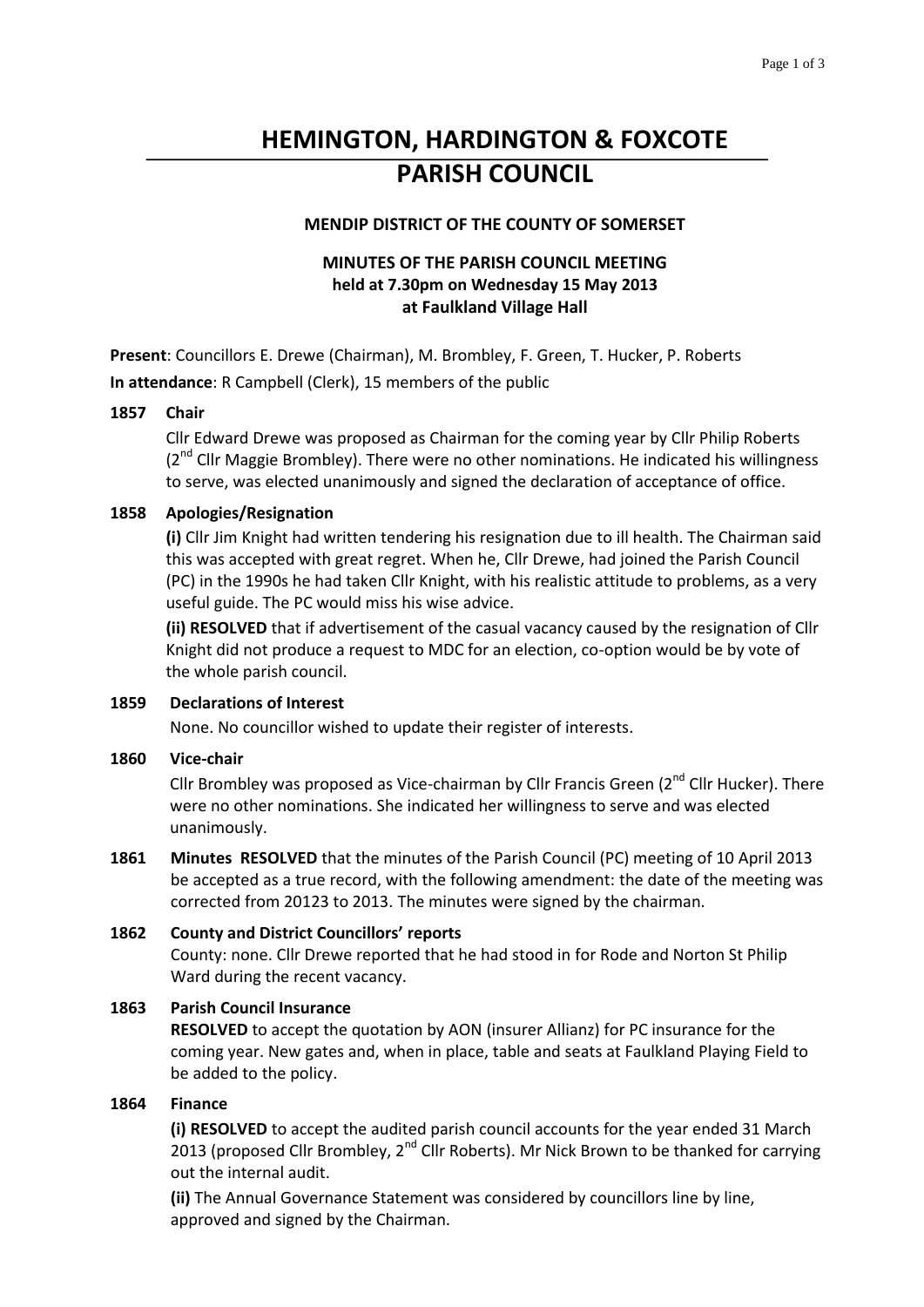**(iii) RESOLVED** (proposed Cllr Roberts, 2nd Cllr Brombley) to pay the following: AON – PC insurance 2013/14 £643.94 (budget £700) Staff salaries May 2013

### **1865 Planning**

The application for 18 houses at West Farm had been posted on Mendip's website and details received by the PC after the agenda had been published. This application would be considered in June.

**(i)** The following application was considered:

**2012/0578** (listed building consent) The Old Chapel, Faulkland, Radstock, BA3 5XD Repairs to remove causes of damp and condensation and to bring the building more in keeping with its original fabric and look. PC recommendation: **approval**

**(ii)** The following decision by Mendip District Council (MDC) was noted. 2013/0794 Old Barn Foxcote. Erection of agricultural building. Prior approval not required.

#### **1866 Faulkland Playing Field**

**(i) RESOLVED** to purchase a circular wooden table and attached seating for eight from Charltons at a cost of £247 (less any discount) with a grant to be provided from the residual funds of the now closed youth club.

The unit to be fixed to the ground with large skewers, which Cllr Drewe would obtain. Delivery to coincide with pegging or, if not, be made pro tem to Cllr Green's farm. Clerk to check if delivered flat pack or made up.

**(ii)** The safety inspector had been changed due to an adverse report on the original one from an insurer. The Inspection Company to be chased up.

## **1867 Highways**

**(i)** Mrs Le Ray had arranged a meeting with Somerset Highways area maintenance manager re Bishop Street potholes on 17/6/13 at 10.30am. PC reps were invited to attend and number of items for discussion identified, to be reported on at the June meeting. **(ii)** Councillors again noted the increase in local fly tipping following restriction of hours

and imposition of a charge at the Coleford Recycling Centre.

**(iii)** It will be possible to fund a grit bin for Fulwell Lane from the District Councillor's community budget. Somerset Education to be chased re providing bins on the two hills down to Hemington School.

#### **1868 Rights of Way**

Nothing to report

#### **1869 Allotments**

The empty plots had been ploughed and a rotavator was being lent by a parishioner. Water was available on site and matters were now progressing well.

## **1870 Correspondence and reports**

**(i)** Councillors noted the following correspondence received since the last meeting. Mendip District Council (MDC) – Parishes Information Bulletin May 2013 *Clerks and Councils Direct* May 2013

Avon & Somerset Police and Crime Commissioner – Police and Crime Plan 2013-17 Police District Commander – letter 10/5/13

SALC Summary of Queen's Speech; note on reforms of Community Infrastructure Levy

**(ii)** Miscellaneous reports